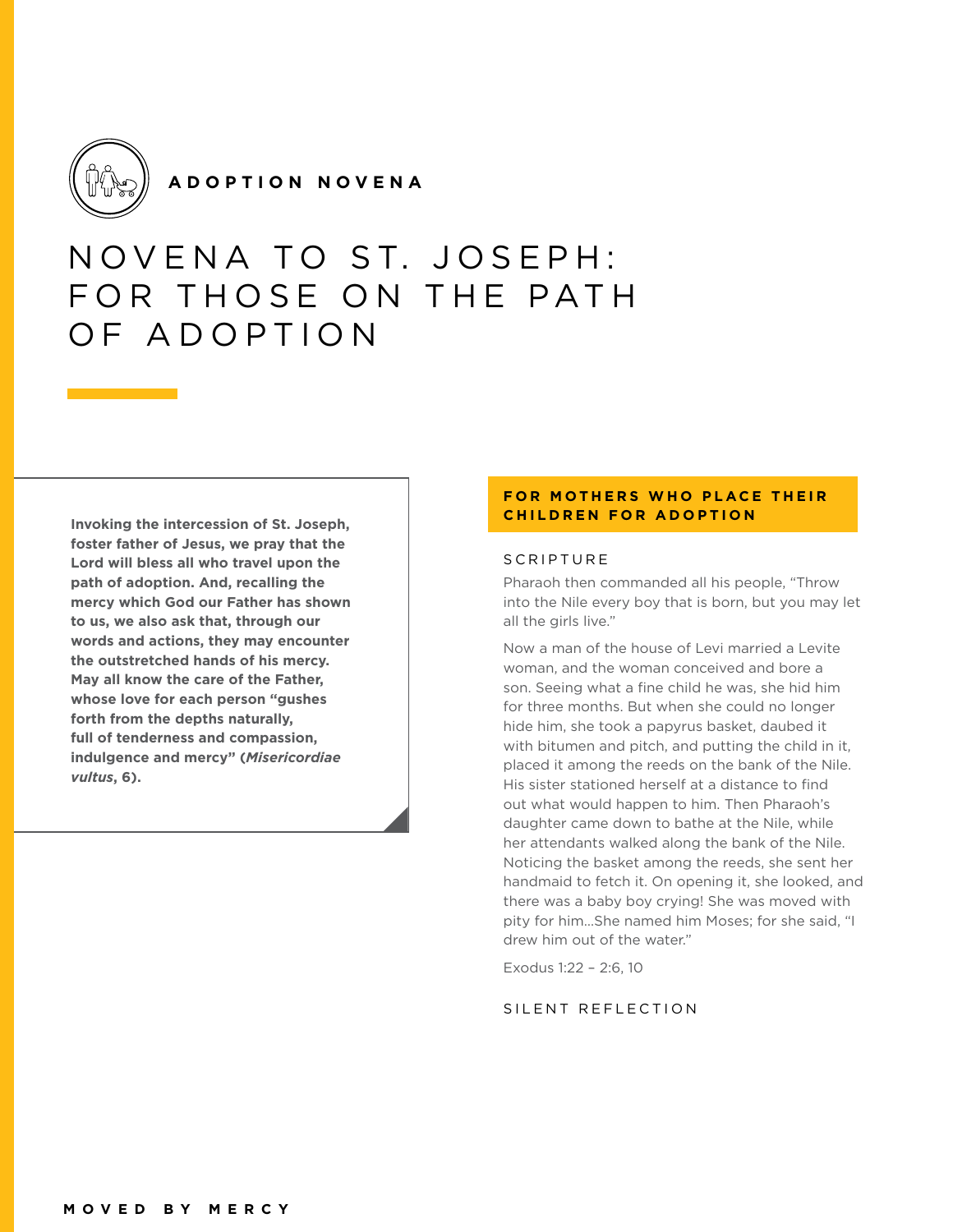#### PRAYER

Heavenly Father,

Bless all expectant mothers who are placing their children for adoption and who may also be young and afraid.

They love their children so much that they are willing to place them with a loving family.

Bless, too, all the women who already have shown the sacrificial nature of a mother's love in making adoption plans for their children.

Give them all your courage and your peace, through Christ our Lord. Amen.

# PETITION TO ST. JOSEPH

St. Joseph,

Though you must have been troubled by Mary's news, you trusted in God's promises.

Elizabeth, too, though she was thought to be barren, trusted in the promises of God, and she bore a son, John, who would herald the arrival of the Messiah.

Hear the prayers of all mothers who place their children for adoption and intercede for them before your adopted Son and Savior.

St. Joseph, husband of the Blessed Virgin Mary, pray for us.

#### CONCLUDING PRAYERS

*Our Father, Hail Mary, Glory Be* 

# **FOR FATHERS WHO PLACE THEIR CHILDREN FOR ADOPTION**

## SCRIPTURE

For God so loved the world that he gave his only Son, so that everyone who believes in him might not perish but might have eternal life.

John 3:16

SILENT REFLECTION

#### PRAYER

Heavenly Father,

By your word, the whole world was created.

By your word, your Son was conceived and became man.

Bless all fathers of children who have been placed for adoption.

May these men always know of your great love for them, in the same way that they will always love their children.

Grant them your courage and your peace. Amen.

# PETITION TO ST. JOSEPH

St. Joseph,

You too experienced fear and doubt, but trusted always in the will of God.

Hear the prayers of these fathers and bring them to Jesus.

St. Joseph, ever faithful, ever loving, pray for us.

#### CONCLUDING PRAYERS

*Our Father, Hail Mary, Glory Be*

# **FOR FAMILY MEMBERS OF CHILDREN PLACED FOR ADOPTION**

# **SCRIPTURE**

This is my commandment: love one another as I love you. No one has greater love than this, to lay down one's life for one's friends. You are my friends if you do what I command you. I no longer call you slaves, because a slave does not know what his master is doing. I have called you friends, because I have told you everything I have heard from my Father. It was not you who chose me, but I who chose you and appointed you to go and bear fruit that will remain, so that whatever you ask the Father in my name he may give you. This I command you: love one another.

John 15:12-17

# SILENT REFLECTION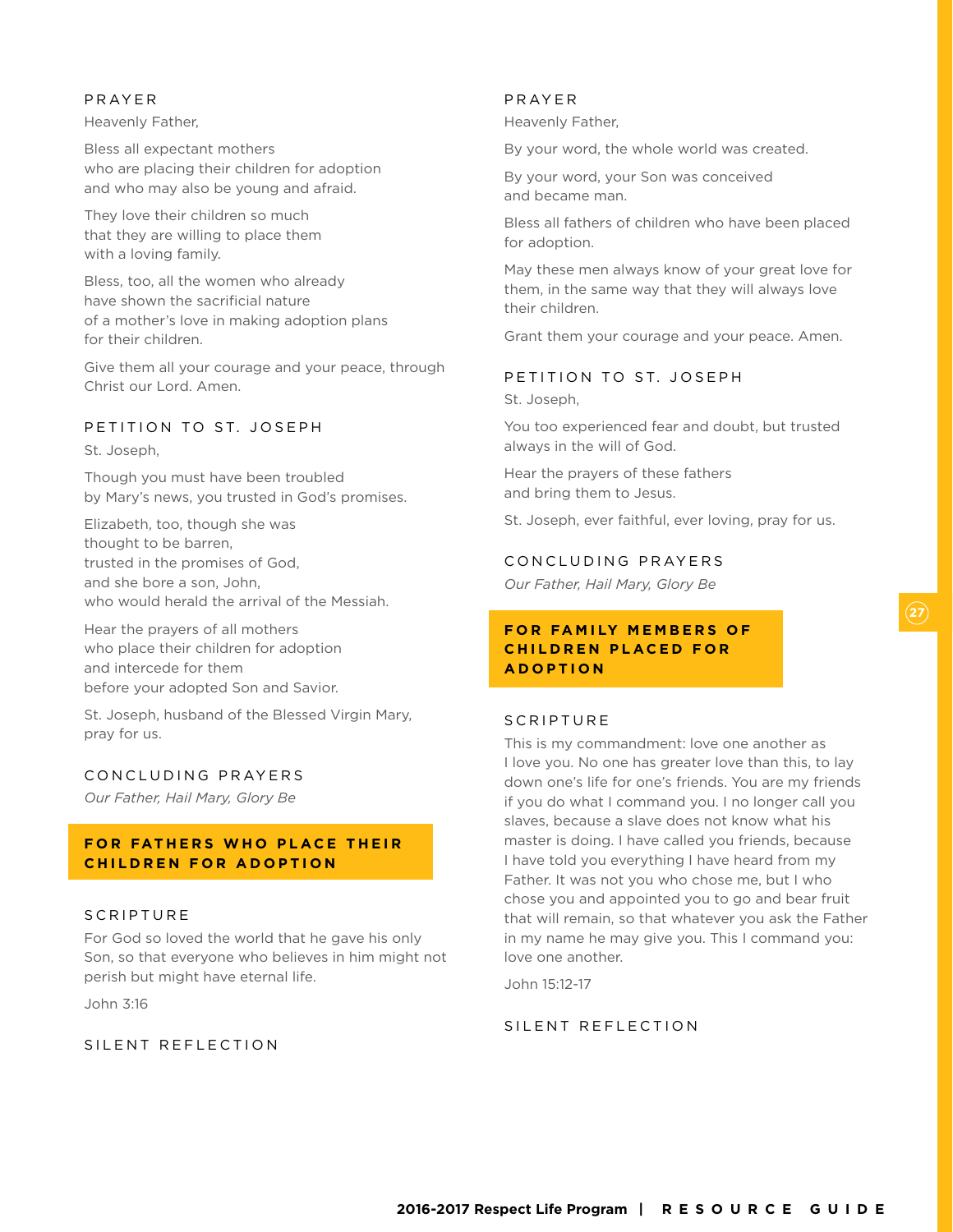#### PRAYER

Lord Jesus,

in word and sacrament, you make known the depth of your love for each person.

Never let us forget the tender compassion and mercy which you have shown and continue to show to us.

Instill in our hearts deep love for those who suffer, and help us reflect the face of the Father's mercy.

May the family members of each child to be placed for adoption lovingly support his or her mother as she chooses love and life.

And may these family members themselves find continued support in the kindness and encouragement of others.

Give to all wisdom and understanding, and may we be instruments of your grace. Amen.

# PETITION TO ST. JOSEPH

Blessed St. Joseph,

At the angel's direction, you supported Mary in her "yes" to bear the Son of God.

Trusting in the Lord, you accompanied her on that journey, offering her your protection and steadfast love.

Pray that the family members of each child placed for adoption may lovingly support the child's mother, and also find support in the open hearts of each other and of friends.

Please intercede for these family members, that they may be channels of God's tender love and also that they may themselves encounter the outstretched hands of your merciful love.

St. Joseph, Mainstay of Families, pray for us.

#### CONCLUDING PRAYERS

*Our Father, Hail Mary, Glory Be*

## **FOR CHILDREN AWAITING ADOPTION**

#### **SCRIPTURE**

Then children were brought to him that he might lay his hands on them and pray. The disciples rebuked them, but Jesus said, "Let the children come to me, and do not prevent them; for the kingdom of heaven belongs to such as these."

Matthew 19:13-14

#### SILENT REFLECTION

#### PRAYER

Lord Jesus,

You saw in the innocence of children the attributes which make us worthy of heaven trust, joy, humility, obedience and faithfulness.

Bless all children who are awaiting adoption.

They seek love—may they find it in loving parents.

They seek stability—may they find a home rooted in faith.

They seek acceptance—may their gifts be recognized and nurtured.

And may they always know your steadfast love for them and the true joy of loving you.

## PETITION TO ST. JOSEPH

Blessed St. Joseph,

You welcomed the Christ Child into your home, provided for his daily needs, and helped him to grow in wisdom, age, and grace.

Hear the prayers of all children who are awaiting a loving home, and intercede for them before your adopted Son and Savior, Jesus Christ our Lord.

St. Joseph, Guardian and Protector, pray for us.

# CONCLUDING PRAYERS

*Our Father, Hail Mary, Glory Be*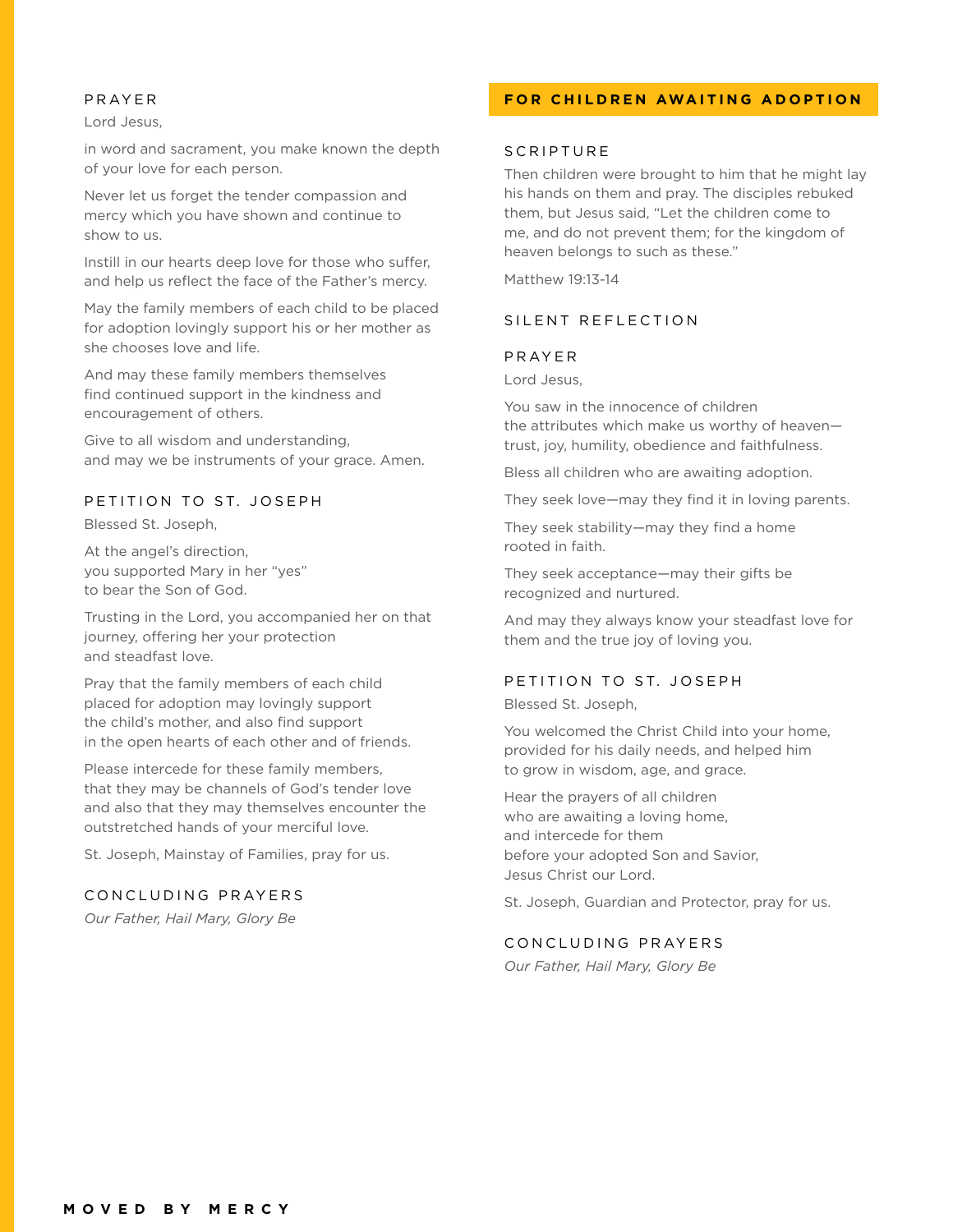# **FOR MARRIED COUPLES PURSUING ADOPTION**

## **SCRIPTURE**

For those who are led by the Spirit of God are children of God. For you did not receive a spirit of slavery to fall back into fear, but you received a spirit of adoption, through which we cry, "Abba, Father!" The Spirit itself bears witness with our spirit that we are children of God, and if children, then heirs, heirs of God and joint heirs with Christ, if only we suffer with him so that we may also be glorified with him.

Romans 8:14-17

# SILENT REFLECTION

#### PRAYER

Heavenly Father,

You are the Author of life and love.

You have called us by name and made us your sons and your daughters, and you know your plan for our lives.

If it be your will, bless those who are pursuing adoption, give them generous hearts, and send them a child to love and with whom to share your great love for us. Grant this through Christ our Lord. Amen.

## PETITION TO ST. JOSEPH

St. Joseph,

You know the yearning in the hearts of married couples pursuing adoption.

They have so much love to give and wish to share that love with a child.

As you took Mary and Jesus into your home at Nazareth, may the grace of parenthood also be granted for such as these.

We beg your intercession before the Father.

St. Joseph, foster-father of Jesus, pray for us.

#### CONCLUDING PRAYERS

*Our Father, Hail Mary, Glory Be*

## **FOR ADOPTED CHILDREN**

# **SCRIPTURF**

And I will ask the Father, and he will give you another Advocate to be with you always, the Spirit of truth, which the world cannot accept, because it neither sees nor knows it. But you know it, because it remains with you, and will be in you. I will not leave you orphans; I will come to you. In a little while the world will no longer see me, but you will see me, because I live and you will live. On that day you will realize that I am in my Father and you are in me and I in you. Whoever has my commandments and observes them is the one who loves me. And whoever loves me will be loved by my Father, and I will love him and reveal myself to him."

John 14:16-21

# SILENT REFLECTION

#### PRAYER

Father,

We are all your adopted children, not by flesh or by desire, but through the power of the Incarnation of your most beloved Son, Jesus Christ.

Bless those children who have been adopted into new families, that they may experience the love that you have shown us which surpasses even the love of a mother for her child.

In the difficult transitions and hardships that might beset them in their struggle for belonging, give every adopted child the grace to embrace their new family and trust in your paternal care for them, which lasts forever.

Grant this through Christ our Lord. Amen.

## PETITION TO ST. JOSEPH

Blessed Joseph,

Christ Jesus humbly accepted you as his earthly father and was obedient to you and the Blessed Virgin Mary.

In turn, you raised Jesus as your own son, protected him from harm, provided for his daily needs and loved him with all you heart.

Pray for all adopted children— infants, children, and teens.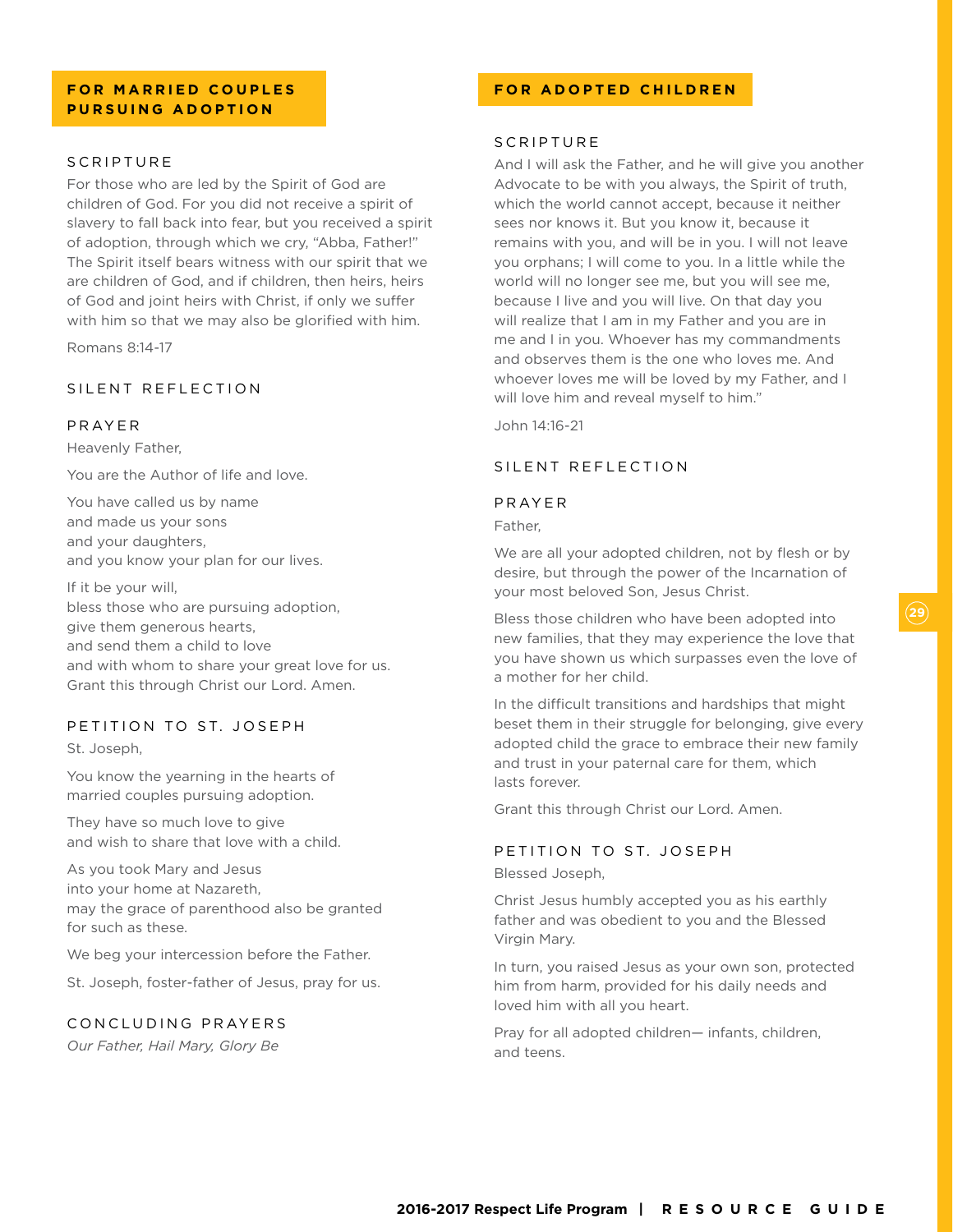Hear the desires deep in their hearts for acceptance and love, and keep them safe from all anxiety.

And when they pray, intercede for them before the Father.

St. Joseph, Guardian of the Christ Child, pray for us.

# CONCLUDING PRAYERS

*Our Father, Hail Mary, Glory Be*

# **FOR ADOPTIVE MOTHERS**

#### **SCRIPTURE**

Standing by the cross of Jesus were his mother and his mother's sister, Mary the wife of Clopas and Mary of Magdala. When Jesus saw his mother and the disciple there whom he loved, he said to his mother, "Woman, behold, your son." Then he said to the disciple, "Behold, your mother."

John 19:25-27

## SILENT REFLECTION

#### PRAYER

All loving and merciful Father, by your abiding presence and abundant grace you know our every need.

Bless all women who have adopted a child.

They have so valued your gift of life that they have welcomed a child into their home, and opened their hearts and their lives.

Help them to know your loving Providence, and guide them in their journey of motherhood.

Grant this through Christ our Lord. Amen.

#### PETITION TO ST. JOSEPH

St. Joseph, husband of the Virgin Mary,

you witnessed first-hand the joy of her motherhood.

Be attentive to the needs of these women who long to welcome a child through adoption.

Give encouragement to all adoptive mothers, that, with the support of their husbands, they might know the joy that comes from a lifetime of serving as mother, nurturer, and friend.

Intercede for them before the Father, we ask you.

St. Joseph, spouse of the Mother of God, pray for us.

#### CONCLUDING PRAYERS

*Our Father, Hail Mary, Glory Be*

#### **FOR ADOPTIVE FATHERS**

#### SCRIPTURE

Now this is how the birth of Jesus Christ came about. When his mother Mary was betrothed to Joseph, but before they lived together, she was found with child through the holy Spirit. Joseph her husband, since he was a righteous man, yet unwilling to expose her to shame, decided to divorce her quietly. Such was his intention when, behold, the angel of the Lord appeared to him in a dream and said, "Joseph, son of David, do not be afraid to take Mary your wife into your home. For it is through the holy Spirit that this child has been conceived in her. She will bear a son and you are to name him Jesus, because he will save his people from their sins." ...When Joseph awoke, he did as the angel of the Lord had commanded him and took his wife into his home.

Matthew 1: 18-21, 24

#### SILENT REFLECTION

#### PRAYER

Fatherhood has its origins in God, and so we pray to you, Father Almighty, for those men who have adopted a child.

Give them a mind receptive to your guidance, a patient voice, and a loving heart.

May they know the joy of following your will and reflecting your constant and steady love.

Grant this through Christ our Lord. Amen.

## PETITION TO ST. JOSEPH

St. Joseph, adoptive father of Jesus, you, too, welcomed a child into your home because you were obedient to the plan of God.

Give encouragement to all adoptive fathers, that with the support of their wives, they might know the joy that comes from serving as guardian, father, and protector.

St. Joseph, patron of fathers, pray for us.

## CONCLUDING PRAYERS

*Our Father, Hail Mary, Glory Be*